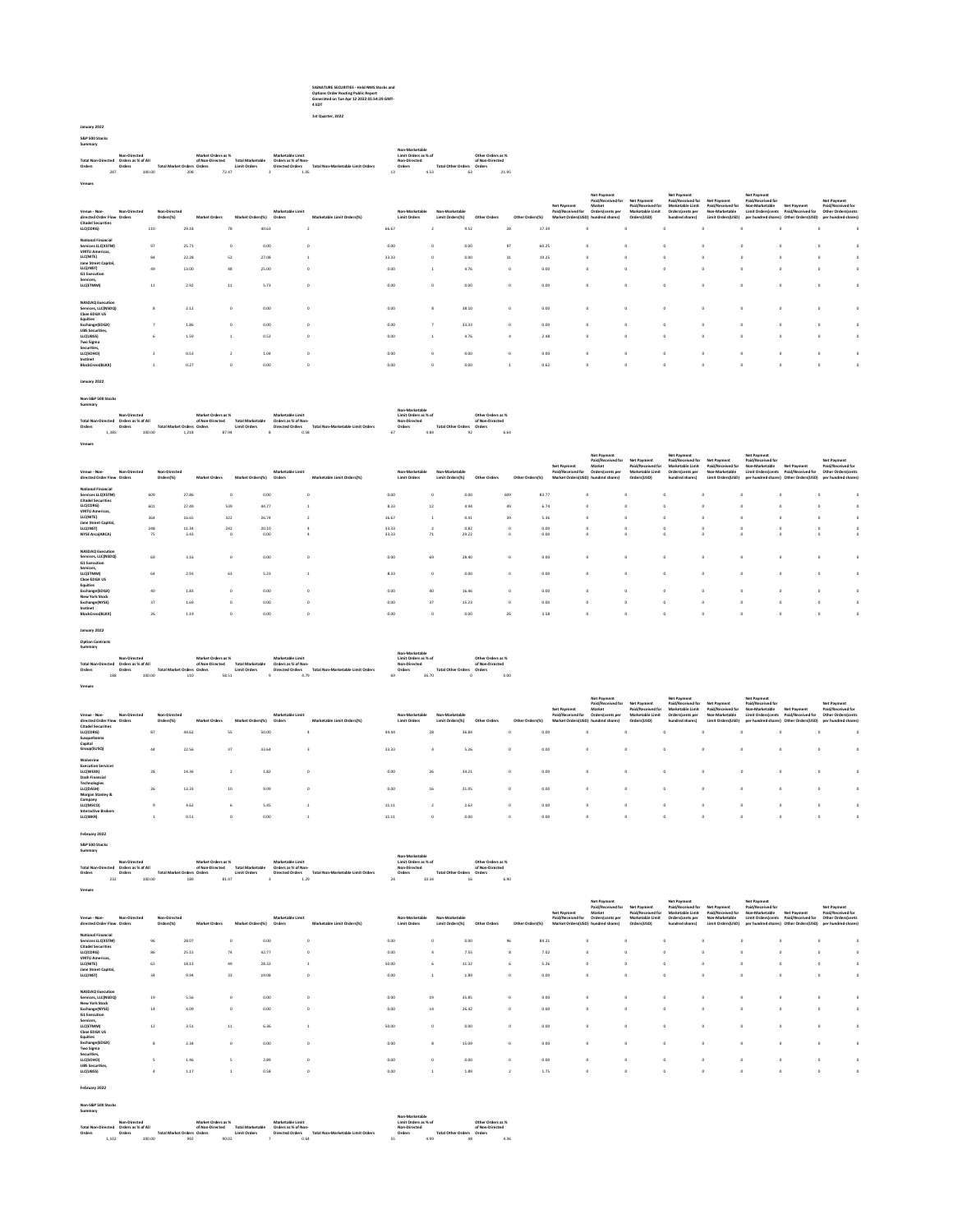| i |  |  |  |
|---|--|--|--|

| Non-Directed<br>Venue - Non-<br>directed Order Flow Orders                   | Non-Directed<br>Orders(%) | <b>Market Orders</b> | Market Orders(%) | Marketable Limit<br>Orders | Marketable Limit Orders(%) | Non-Marketable<br><b>Limit Orders</b> | Non-Marketable<br>Limit Orders(%) | Other Orders | Other Orders/%) | Net Payment<br>Paid/Received for | <b>Net Payment</b><br>Paid/Received for<br>Market<br>Orders(cents per<br>Market Orders(USD) hundred shares) | Net Payment<br>Paid/Received for<br>Marketable Limit<br>Orders(USD) | <b>Net Payment</b><br>Paid/Received for<br>Marketable Limit<br>Orders(cents per<br>hundred shares) | Net Payment<br>Paid/Received for<br>Non-Marketable<br>Limit Orders(USD) | Net Payment<br>Paid/Received for<br>Non-Marketable<br><b>Limit Ordersfcents</b><br>per hundred shares) Other Orders(USD) | Net Payment<br>Paid/Received for | <b>Net Payment</b><br>Paid/Received for<br>Other Orders cents<br>per hundred shares! |  |
|------------------------------------------------------------------------------|---------------------------|----------------------|------------------|----------------------------|----------------------------|---------------------------------------|-----------------------------------|--------------|-----------------|----------------------------------|-------------------------------------------------------------------------------------------------------------|---------------------------------------------------------------------|----------------------------------------------------------------------------------------------------|-------------------------------------------------------------------------|--------------------------------------------------------------------------------------------------------------------------|----------------------------------|--------------------------------------------------------------------------------------|--|
| <b>National Financial</b><br>Services LLC(XSTM)<br><b>Citadel Securities</b> | 457                       | 28.21                |                  | 0.00                       |                            | 0.00                                  |                                   | 0.00         | 457             | 88.05                            |                                                                                                             |                                                                     |                                                                                                    |                                                                         |                                                                                                                          |                                  |                                                                                      |  |
| LLC(CDRG)<br><b>VIRTU Americas</b>                                           | 428                       | 26.42                | 398              | 40.78                      |                            | 55.56                                 |                                   | 6.90         | 17              | 3.28                             | $\Omega$                                                                                                    |                                                                     |                                                                                                    | $\Omega$                                                                | $\sim$                                                                                                                   |                                  |                                                                                      |  |
| LLC(NITE)<br>Jane Street Capital.                                            | 314                       | 19.38                | 273              | 27.97                      |                            | 0.00                                  | 10                                | 8.62         | 31              | 5.97                             | $\Omega$                                                                                                    |                                                                     |                                                                                                    | -O                                                                      | $\Omega$                                                                                                                 |                                  |                                                                                      |  |
| LLC(JNST)<br><b>G1 Execution</b>                                             | 202                       | 12.47                | 198              | 20.29                      |                            | 11.11                                 |                                   | 2.59         |                 | 0.00                             |                                                                                                             |                                                                     |                                                                                                    | $\Omega$                                                                | $\Omega$                                                                                                                 |                                  |                                                                                      |  |
| Services,<br>LLC(ETMM)<br>New York Stock                                     | 74                        | 4.57                 | 74               | 7.58                       |                            | 0.00                                  |                                   | 0.00         |                 | 0.00                             |                                                                                                             |                                                                     |                                                                                                    | $\Omega$                                                                |                                                                                                                          |                                  |                                                                                      |  |
| Exchange(NYSE)                                                               | 34                        | 2.10                 | $\Omega$         | 0.00                       |                            | 11.11                                 | 33                                | 28.45        |                 | 0.00                             | $\Omega$                                                                                                    |                                                                     |                                                                                                    | $\Omega$                                                                | $\Omega$                                                                                                                 |                                  |                                                                                      |  |
| <b>NASDAQ Execution</b>                                                      |                           |                      |                  |                            |                            |                                       |                                   |              |                 |                                  |                                                                                                             |                                                                     |                                                                                                    |                                                                         |                                                                                                                          |                                  |                                                                                      |  |
| Services, LLCINSDO1<br>Choe EDGX US                                          | 30                        | 1.85                 |                  | 0.00                       |                            | 0.00                                  | 30                                | 25.86        |                 | 0.00                             |                                                                                                             |                                                                     |                                                                                                    |                                                                         |                                                                                                                          |                                  |                                                                                      |  |
| Equities<br>Exchange(EDGX)<br><b>Two Sigma</b>                               | 22                        | 1.36                 |                  | 0.00                       |                            | 0.00                                  | 22                                | 18.97        |                 | 0.00                             |                                                                                                             |                                                                     |                                                                                                    | $\Omega$                                                                |                                                                                                                          |                                  |                                                                                      |  |
| Securities.<br>LLC(SOHO)                                                     | 20                        | 1.23                 | 19               | 1.95                       |                            | 0.00                                  |                                   | 0.86         |                 | 0.00                             |                                                                                                             |                                                                     |                                                                                                    | $\Omega$                                                                |                                                                                                                          |                                  |                                                                                      |  |
| Instinet<br><b>BlockCross(BLKX)</b>                                          | 14                        | 0.86                 |                  | 0.00                       |                            | 0.00                                  |                                   | 0.00         | 14              | 2.70                             |                                                                                                             |                                                                     |                                                                                                    | $\Omega$                                                                |                                                                                                                          |                                  |                                                                                      |  |

**February 2022 Option Contracts Summary**

**Venues**

|        |     |                                       |                            |                    |                  |                     |                                   |              | Non-Marketanie       |                              |                   |
|--------|-----|---------------------------------------|----------------------------|--------------------|------------------|---------------------|-----------------------------------|--------------|----------------------|------------------------------|-------------------|
|        |     | Non-Directed                          |                            | Market Orders as % |                  | Marketable Limit    |                                   |              | Limit Orders as % of |                              | Other Orders as % |
|        |     | Total Non-Directed Orders as % of All |                            | of Non-Directed    | Total Marketable | Orders as % of Non- |                                   | Non-Directed |                      |                              | of Non-Directed   |
| Orders |     | Orders                                | Total Market Orders Orders |                    | Limit Orders     | Directed Orders     | Total Non-Marketable Limit Orders | Orders       |                      | Total Other Orders<br>Orders |                   |
|        | 214 | 100.00                                | 149                        | 69.63              |                  |                     | 1.40                              | 62           | 28.97                |                              | 0.00              |
|        |     |                                       |                            |                    |                  |                     |                                   |              |                      |                              |                   |
|        |     |                                       |                            |                    |                  |                     |                                   |              |                      |                              |                   |

| Venue - Non-<br>directed Order Flow Orders                              | Non-Directed | Non-Directed<br>Orders(%) | <b>Market Orders</b> | Market Orders(%) | Marketable Limit<br>Orders | Marketable Limit Orders(%) | Non-Marketable<br><b>Limit Orders</b> |    | Non-Marketable<br>Limit Orders(%) | Other Orders | Other Orders(%) | Net Payment<br>Paid/Received for | reet rupment<br>Paid/Received for<br>Market<br>Orders(cents per<br>Market Orders(USD) hundred shares) | <b>Net Payment</b><br>Paid/Received for<br>Marketable Limit<br>Orders(USD) | <b>INSERVATIONAL</b><br>Paid/Received for<br>Marketable Limit<br>Orders/cents per<br>hundred shares) | Net Payment<br><b>Paid/Received for</b><br>Non-Marketable<br>Limit Orders(USD) | <b>INSTERNATIONAL</b><br>Paid/Received for<br>Non-Marketable<br><b>Limit Ordersfcents</b><br>per hundred shares) Other Orders(USD) | Net Payment<br>Paid/Received for | <b>Net Payment</b><br>Paid/Received for<br>Other Orders(cents)<br>per hundred shares! |  |
|-------------------------------------------------------------------------|--------------|---------------------------|----------------------|------------------|----------------------------|----------------------------|---------------------------------------|----|-----------------------------------|--------------|-----------------|----------------------------------|-------------------------------------------------------------------------------------------------------|----------------------------------------------------------------------------|------------------------------------------------------------------------------------------------------|--------------------------------------------------------------------------------|------------------------------------------------------------------------------------------------------------------------------------|----------------------------------|---------------------------------------------------------------------------------------|--|
| <b>Citadel Securities</b><br>LLC(CDRG)<br>Susquehanna                   |              | 117                       | 53.92                | 85               | 57.05                      |                            | 33.33                                 | 31 | 47.69                             |              |                 | 0.00                             |                                                                                                       | $^{\circ}$                                                                 |                                                                                                      | $\Omega$                                                                       |                                                                                                                                    |                                  |                                                                                       |  |
| Capital<br>Group(SUSQ)<br><b>Dash Financial</b>                         |              | 48                        | 22.12                | 44               | 29.53                      |                            | 66.67                                 |    | 3.08                              |              |                 | 0.00                             | $\circ$                                                                                               | $^{\circ}$                                                                 |                                                                                                      | $\Omega$                                                                       | $\Omega$                                                                                                                           |                                  |                                                                                       |  |
| Technologies<br>LLC(DASH)                                               |              | 23                        | 10.60                | <b>Q</b>         | 6.04                       |                            | 0.00                                  | 14 | 21.54                             |              |                 | 0.00                             |                                                                                                       | $^{\circ}$                                                                 |                                                                                                      | $^{\circ}$                                                                     | $\Omega$                                                                                                                           |                                  |                                                                                       |  |
| Wolverine<br><b>Execution Services</b><br>LLC(WEXX)<br>Morgan Stanley & |              | 20                        | 9.22                 |                  | 2.01                       |                            | 0.00                                  | 17 | 26.15                             |              |                 | 0.00                             |                                                                                                       | $^{\circ}$                                                                 |                                                                                                      | $\circ$                                                                        | $\Omega$                                                                                                                           |                                  |                                                                                       |  |
| Company<br>LLC(MSCO)                                                    |              |                           | 4.15                 | 8                | 5.37                       |                            | 0.00                                  |    | 1.54                              |              |                 | 0.00                             | $\circ$                                                                                               | $^{\circ}$                                                                 |                                                                                                      | $\circ$                                                                        | $\Omega$                                                                                                                           |                                  |                                                                                       |  |

**March 2022 S&P 500 Stocks Summary**

**Venues**

| <b>Total Non-Directed</b> | Non-Directed<br>Orders as % of All |        |                             | Market Orders as %<br>of Non-Directed | <b>Total Marketable</b> | Marketable Limit<br>Orders as % of Non- |                                   | Non-Marketable<br>Limit Orders as % of<br>Non-Directed |                           | Other Orders as %<br>of Non-Directed |      |
|---------------------------|------------------------------------|--------|-----------------------------|---------------------------------------|-------------------------|-----------------------------------------|-----------------------------------|--------------------------------------------------------|---------------------------|--------------------------------------|------|
|                           |                                    |        |                             |                                       |                         |                                         |                                   |                                                        |                           |                                      |      |
| Orders                    | Orders                             |        | Total Market Orders, Orders |                                       | <b>Limit Orders</b>     | Directed Orders                         | Total Non-Marketable Limit Orders | Orders                                                 | Total Other Orders Orders |                                      |      |
|                           | 279                                | 100.00 | 260                         | 93.19                                 |                         | 1.08                                    |                                   | 12                                                     | 4.30                      |                                      | 1.4? |

| Venue - Non-<br>directed Order Flow Orders                                         | Non-Directed | Non-Directed<br>Orders(%) | <b>Market Orders</b> | Market Orders(%) | Marketable Limit<br>Orders | Marketable Limit Orders(%) | <b>Limit Orders</b> | Non-Marketable | Non-Marketable<br>Limit Orders(%) | Other Orders | Other Orders(%)          | Net Payment<br>Paid/Received for | <b>Net Payment</b><br>Paid/Received for<br>Market<br>Orders(cents per<br>Market Orders(USD) hundred shares) | Net Payment<br>Paid/Received for<br>Marketable Limit<br>Orders(USD) | Net Payment<br>Paid/Received for<br>Marketable Limit<br>Orders/cents per<br>hundred shares) | Net Payment<br>Paid/Received for<br>Non-Marketable<br>Limit Orders(USD) | <b>Net Payment</b><br>Paid/Received for<br>Non-Marketable<br><b>Limit Ordersfcents</b> | Net Payment<br>Paid/Received for<br>per hundred shares) Other Orders(USD) | <b>Net Payment</b><br>Paid/Received for<br>Other Orders(cents<br>per hundred shares! |          |
|------------------------------------------------------------------------------------|--------------|---------------------------|----------------------|------------------|----------------------------|----------------------------|---------------------|----------------|-----------------------------------|--------------|--------------------------|----------------------------------|-------------------------------------------------------------------------------------------------------------|---------------------------------------------------------------------|---------------------------------------------------------------------------------------------|-------------------------------------------------------------------------|----------------------------------------------------------------------------------------|---------------------------------------------------------------------------|--------------------------------------------------------------------------------------|----------|
| <b>National Financial</b>                                                          |              |                           |                      |                  |                            |                            |                     |                |                                   |              |                          |                                  |                                                                                                             |                                                                     |                                                                                             |                                                                         |                                                                                        |                                                                           |                                                                                      |          |
| Services LLC(XSTM)<br><b>Citadel Securities</b>                                    |              | 160                       | 32.39                |                  | 0.00                       |                            | 0.00                |                |                                   | 0.00         | 160                      | 93.02                            | $\Omega$                                                                                                    |                                                                     | $^{\circ}$                                                                                  | $\Omega$                                                                |                                                                                        |                                                                           |                                                                                      |          |
| LLC(CDRG)                                                                          |              | 99                        | 20.04                | 91               | 36.99                      |                            | 33.33               |                |                                   | 6.85         | $\overline{\phantom{a}}$ | 1.16                             | $\Omega$                                                                                                    |                                                                     | $\Omega$                                                                                    | $\sim$                                                                  | $\Omega$<br>$\sim$                                                                     |                                                                           |                                                                                      | $\Omega$ |
| Jane Street Capital,                                                               |              | 65                        |                      |                  |                            | $\Omega$                   |                     |                |                                   |              | $\Omega$                 |                                  | $\Omega$                                                                                                    |                                                                     | $\Omega$                                                                                    | $\Omega$                                                                | $\Omega$                                                                               |                                                                           |                                                                                      | £.       |
| LLC(JNST)<br><b>VIRTU Americas</b>                                                 |              |                           | 13.16                | 64               | 26.02                      |                            | 0.00                |                |                                   | 1.37         |                          | 0.00                             |                                                                                                             |                                                                     |                                                                                             |                                                                         |                                                                                        |                                                                           |                                                                                      |          |
| LLC(NITE)                                                                          |              | 56                        | 11.34                | 53               | 21.54                      |                            | 33.33               |                |                                   | 0.00         |                          | 1.16                             | $\Omega$                                                                                                    |                                                                     | $\Omega$                                                                                    | $\sim$                                                                  | $\Omega$                                                                               |                                                                           |                                                                                      |          |
| <b>NASDAO</b> Execution<br>Services, LLC(NSDO)<br><b>G1 Execution</b><br>Services. |              | 38                        | 7.69                 |                  | 0.00                       |                            | 0.00                | 38             | 52.05                             |              | $\Omega$                 | 0.00                             | $\Omega$                                                                                                    |                                                                     | $\Omega$                                                                                    | $\Omega$                                                                |                                                                                        |                                                                           |                                                                                      |          |
| LLC(ETMM)<br>New York Stock                                                        |              | 31                        | 6.28                 | 30               | 12.20                      |                            | 33.33               |                |                                   | 0.00         | $\theta$                 | 0.00                             | $\sim$                                                                                                      |                                                                     |                                                                                             |                                                                         |                                                                                        |                                                                           |                                                                                      | O        |
| Exchange(NYSE)                                                                     |              | $^{22}$                   | 4.45                 |                  | 0.00                       |                            | 0.00                | $22\,$         |                                   | 30.14        | $\Omega$                 | 0.00                             | $\Omega$                                                                                                    |                                                                     | $\Omega$                                                                                    | $\Omega$                                                                | $\Omega$                                                                               |                                                                           |                                                                                      | £.       |
| Instinet<br><b>BlockCross(BLKX)</b><br>Choe EDGX US                                |              | $\mathbf{x}$              | 1.62                 |                  | 0.00                       |                            | 0.00                |                |                                   | 0.00         |                          | 4.65                             | $\Omega$                                                                                                    |                                                                     | $\Omega$                                                                                    | $\Omega$                                                                | $\Delta$                                                                               |                                                                           |                                                                                      |          |
| Equities<br>Exchange(EDGX)<br><b>Two Sigma</b>                                     |              |                           | 1.21                 |                  | 0.00                       |                            | 0.00                |                |                                   | 8.22         | $\sim$                   | 0.00                             | $\Omega$                                                                                                    |                                                                     | $\Omega$                                                                                    | $\Omega$                                                                | $\Delta$                                                                               |                                                                           |                                                                                      |          |
| Securities,<br>LLC(SOHO)                                                           |              |                           | 1.01                 |                  | 2.03                       |                            | 0.00                |                |                                   | 0.00         |                          | 0.00                             | $\sim$                                                                                                      |                                                                     | $\sim$                                                                                      | $\sim$                                                                  |                                                                                        |                                                                           |                                                                                      |          |
| March 2022                                                                         |              |                           |                      |                  |                            |                            |                     |                |                                   |              |                          |                                  |                                                                                                             |                                                                     |                                                                                             |                                                                         |                                                                                        |                                                                           |                                                                                      |          |

**March 2022**

**Non-S&P 500 Stocks Summary**

| Total Non-Directed Orders as % of All<br>Orders<br>933 | Non-Directed<br>Orders<br>100.00 | <b>Total Market Orders Orders</b> | Market Orders as %<br>of Non-Directed<br>865 | <b>Total Marketable</b><br><b>Limit Orders</b><br>92.71 | Marketable Limit<br>Orders as % of Non-<br><b>Directed Orders</b><br>11 | Total Non-Marketable Limit Orders<br>1.18 | Non-Marketable<br>Limit Orders as % of<br>Non-Directed<br>Orders<br>41 | <b>Total Other Orders Orders</b><br>4.39 | Other Orders as %<br>of Non-Directed<br>16 | 1.71            |                                  |                                                                                                             |                                                                     |                                                                                                    |                                                                         |                                                    |                                                                                              |                                                                                             |          |
|--------------------------------------------------------|----------------------------------|-----------------------------------|----------------------------------------------|---------------------------------------------------------|-------------------------------------------------------------------------|-------------------------------------------|------------------------------------------------------------------------|------------------------------------------|--------------------------------------------|-----------------|----------------------------------|-------------------------------------------------------------------------------------------------------------|---------------------------------------------------------------------|----------------------------------------------------------------------------------------------------|-------------------------------------------------------------------------|----------------------------------------------------|----------------------------------------------------------------------------------------------|---------------------------------------------------------------------------------------------|----------|
| Venues                                                 |                                  |                                   |                                              |                                                         |                                                                         |                                           |                                                                        |                                          |                                            |                 |                                  |                                                                                                             |                                                                     |                                                                                                    |                                                                         |                                                    |                                                                                              |                                                                                             |          |
| Venue - Non-<br>directed Order Flow Orders             | Non-Directed                     | Non-Directed<br>Orders(%)         | <b>Market Orders</b>                         | Market Orders(%)                                        | Marketable Limit<br>Orders                                              | Marketable Limit Orders(%)                | Non-Marketable<br><b>Limit Orders</b>                                  | Non-Marketable<br>Limit Orders(%)        | Other Orders                               | Other Orders(%) | Net Payment<br>Paid/Received for | <b>Net Payment</b><br>Paid/Received for<br>Market<br>Orders(cents per<br>Market Orders(USD) hundred shares) | Net Payment<br>Paid/Received for<br>Marketable Limit<br>Orders(USD) | <b>Net Payment</b><br>Paid/Received for<br>Marketable Limit<br>Orders/cents per<br>hundred shares) | Net Payment<br>Paid/Received for<br>Non-Marketable<br>Limit Orders(USD) | Net Payment<br>Paid/Received for<br>Non-Marketable | Net Payment<br>Limit Orders(cents Paid/Received for<br>per hundred shares) Other Orders(USD) | <b>Net Payment</b><br>Paid/Received for<br><b>Other Orders/cents</b><br>per hundred shares) |          |
| <b>National Financial</b><br>Services LLC0(STM)        |                                  | 480                               |                                              |                                                         |                                                                         |                                           |                                                                        |                                          |                                            |                 |                                  |                                                                                                             | $\Omega$                                                            |                                                                                                    |                                                                         | $\Omega$                                           |                                                                                              |                                                                                             |          |
| <b>Citadel Securities</b>                              |                                  |                                   | 31.77                                        |                                                         | 0.00                                                                    | $\circ$                                   | 0.00                                                                   |                                          | 0.00                                       | 480             | 90.74                            |                                                                                                             |                                                                     |                                                                                                    |                                                                         |                                                    |                                                                                              |                                                                                             | $\circ$  |
| LLC/CDRG)                                              |                                  | 372                               | 24.62                                        | 350                                                     | 41.57                                                                   | ×.                                        | 45.45                                                                  | $\overline{z}$                           | 5.43                                       | 10              | 1.89                             |                                                                                                             | $\Omega$                                                            | $\Omega$                                                                                           |                                                                         | $\Omega$                                           |                                                                                              |                                                                                             | $\circ$  |
| Jane Street Capital.<br>LLC(JNST)                      |                                  | 221                               | 14.63                                        | 218                                                     | 25.89                                                                   | $\overline{2}$                            | 18.18                                                                  |                                          | 0.78                                       | $\Omega$        | 0.00                             |                                                                                                             | $\circ$                                                             | $\Omega$                                                                                           |                                                                         | $\Omega$                                           |                                                                                              |                                                                                             | $\circ$  |
| <b>VIRTU Americas.</b>                                 |                                  |                                   |                                              |                                                         |                                                                         |                                           |                                                                        |                                          |                                            |                 |                                  |                                                                                                             |                                                                     |                                                                                                    |                                                                         |                                                    |                                                                                              |                                                                                             |          |
| LLC(NITE)                                              |                                  | 172                               | 11.38                                        | 163                                                     | 19.36                                                                   |                                           | 18.18                                                                  |                                          | 1.55                                       |                 | 0.95                             |                                                                                                             | $\Omega$                                                            | ň                                                                                                  |                                                                         | $\Omega$                                           |                                                                                              |                                                                                             | $\circ$  |
| G1 Execution<br>Services,                              |                                  |                                   |                                              |                                                         |                                                                         |                                           |                                                                        |                                          |                                            |                 |                                  |                                                                                                             |                                                                     |                                                                                                    |                                                                         |                                                    |                                                                                              |                                                                                             |          |
| LLC(ETMM)                                              |                                  | 99                                | 6.55                                         | 96                                                      | 11.40                                                                   |                                           | 9.09                                                                   |                                          | 0.78                                       |                 | 0.19                             |                                                                                                             | $\sim$                                                              | ó                                                                                                  |                                                                         | $\sim$                                             | ó                                                                                            |                                                                                             | $\circ$  |
|                                                        |                                  |                                   |                                              |                                                         |                                                                         |                                           |                                                                        |                                          |                                            |                 |                                  |                                                                                                             |                                                                     |                                                                                                    |                                                                         |                                                    |                                                                                              |                                                                                             |          |
| <b>NASDAQ Execution</b>                                |                                  |                                   |                                              |                                                         |                                                                         |                                           |                                                                        |                                          |                                            |                 |                                  |                                                                                                             |                                                                     |                                                                                                    |                                                                         |                                                    |                                                                                              |                                                                                             |          |
| Services, LLC(NSDQ)<br>Instinet                        |                                  | 54                                | 3.57                                         |                                                         | 0.00                                                                    | o.                                        | 0.00                                                                   | 54                                       | 41.86                                      | $\Omega$        | 0.00                             |                                                                                                             | $\Omega$                                                            |                                                                                                    |                                                                         | ×                                                  |                                                                                              |                                                                                             | $\circ$  |
| <b>BlockCross(BLKX)</b>                                |                                  | 33                                | 2.18                                         |                                                         | 0.00                                                                    | $\circ$                                   | 0.00                                                                   | $\circ$                                  | 0.00                                       | 33              | 6.24                             |                                                                                                             | $\circ$                                                             | $\circ$                                                                                            |                                                                         | $\circ$                                            | $\circ$                                                                                      |                                                                                             | $\circ$  |
| <b>NYSE Arca(ARCA)</b>                                 |                                  | 22                                | 1.46                                         |                                                         | 0.00                                                                    | $\Omega$                                  | 0.00                                                                   | 22                                       | 17.05                                      | $\Omega$        | 0.00                             | $\sim$                                                                                                      | $\Omega$                                                            | $\sim$                                                                                             |                                                                         | $\sim$                                             |                                                                                              | $\Omega$                                                                                    | $\circ$  |
| Choe EDGX US<br>Equities                               |                                  |                                   |                                              |                                                         |                                                                         |                                           |                                                                        |                                          |                                            |                 |                                  |                                                                                                             |                                                                     |                                                                                                    |                                                                         |                                                    |                                                                                              |                                                                                             |          |
| Exchange(EDGX)                                         |                                  | 19                                | 1.26                                         |                                                         | 0.00                                                                    | $\circ$                                   | 0.00                                                                   | 19                                       | 14.73                                      | $\Omega$        | 0.00                             |                                                                                                             | $\Omega$                                                            | $\Omega$                                                                                           |                                                                         | $\Omega$                                           | $\Omega$                                                                                     |                                                                                             | $\Omega$ |
| <b>New York Stock</b>                                  |                                  |                                   |                                              |                                                         |                                                                         |                                           |                                                                        |                                          |                                            |                 |                                  |                                                                                                             |                                                                     |                                                                                                    |                                                                         |                                                    |                                                                                              |                                                                                             |          |
| Exchange(NYSE)                                         |                                  | 16                                | 1.06                                         |                                                         | 0.00                                                                    | $\Omega$                                  | 0.00                                                                   | 16                                       | 12.40                                      | $\Omega$        | 0.00                             |                                                                                                             | $\Omega$                                                            | $\Omega$                                                                                           |                                                                         | $\Omega$                                           | $\Omega$                                                                                     |                                                                                             | $\Omega$ |
|                                                        |                                  |                                   |                                              |                                                         |                                                                         |                                           |                                                                        |                                          |                                            |                 |                                  |                                                                                                             |                                                                     |                                                                                                    |                                                                         |                                                    |                                                                                              |                                                                                             |          |

| <b>March 2022</b>                  |                    |        |                                   |                    |                         |                        |                                   |                      |                                  |                   |      |
|------------------------------------|--------------------|--------|-----------------------------------|--------------------|-------------------------|------------------------|-----------------------------------|----------------------|----------------------------------|-------------------|------|
| <b>Option Contracts</b><br>Summary |                    |        |                                   |                    |                         |                        |                                   |                      |                                  |                   |      |
|                                    |                    |        |                                   |                    |                         |                        |                                   | Non-Marketable       |                                  |                   |      |
|                                    | Non-Directed       |        |                                   | Market Orders as % |                         | Marketable Limit       |                                   | Limit Orders as % of |                                  | Other Orders as % |      |
| <b>Total Non-Directed</b>          | Orders as % of All |        |                                   | of Non-Directed    | <b>Total Marketable</b> | Orders as % of Non-    |                                   | Non-Directed         |                                  | of Non-Directed   |      |
| Orders                             | Orders             |        | <b>Total Market Orders Orders</b> |                    | Limit Orders            | <b>Directed Orders</b> | Total Non-Marketable Limit Orders | Orders               | <b>Total Other Orders Orders</b> |                   |      |
|                                    | 233                | 100.00 | 142                               | 60.94              |                         | 1.29                   |                                   | 88                   | 37.77                            |                   | 0.00 |

**Venues**

| Venues                                              |              |                           |                      |                  |                            |                            |                                       |                                   |              |                    |                                                                        |                                                                |                                                                            |                                                                                                    |                                                                         |                                                                                        |                                                                                  |                                                                                             |          |
|-----------------------------------------------------|--------------|---------------------------|----------------------|------------------|----------------------------|----------------------------|---------------------------------------|-----------------------------------|--------------|--------------------|------------------------------------------------------------------------|----------------------------------------------------------------|----------------------------------------------------------------------------|----------------------------------------------------------------------------------------------------|-------------------------------------------------------------------------|----------------------------------------------------------------------------------------|----------------------------------------------------------------------------------|---------------------------------------------------------------------------------------------|----------|
| Venue - Non-<br>directed Order Flow Orders          | Non-Directed | Non-Directed<br>Orders(%) | <b>Market Orders</b> | Market Orders(%) | Marketable Limit<br>Orders | Marketable Limit Orders(%) | Non-Marketable<br><b>Limit Orders</b> | Non-Marketable<br>Limit Orders(%) | Other Orders | Other Orders(%)    | Net Payment<br>Paid/Received for<br>Market Orders(USD) hundred shares) | Net Payment<br>Paid/Received for<br>Market<br>Orders(cents per | <b>Net Payment</b><br>Paid/Received for<br>Marketable Limit<br>Orders(USD) | <b>Net Payment</b><br>Paid/Received for<br>Marketable Limit<br>Orders/cents per<br>hundred shares) | Net Payment<br>Paid/Received for<br>Non-Marketable<br>Limit Orders(USD) | <b>Net Payment</b><br>Paid/Received for<br>Non-Marketable<br><b>Limit Orders/cents</b> | <b>Net Payment</b><br>Paid/Received for<br>per hundred shares) Other Orders(USD) | <b>Net Payment</b><br>Paid/Received for<br><b>Other Orders/cents</b><br>per hundred shares) |          |
| <b>Citadel Securities</b>                           |              |                           |                      |                  |                            |                            |                                       |                                   |              |                    |                                                                        |                                                                |                                                                            |                                                                                                    |                                                                         |                                                                                        |                                                                                  |                                                                                             |          |
| LLC(CDRG)<br>Susquehanna                            |              | 112                       | 46.67                | 70               | 49.30                      |                            | 33.33                                 | 41                                | 43.16        | $\Omega$           | 0.00                                                                   |                                                                |                                                                            |                                                                                                    | $\Omega$                                                                |                                                                                        |                                                                                  |                                                                                             |          |
| Capital<br>Group(SUSQ)<br><b>Dash Financial</b>     |              | 49                        | 20.42                | 44               | 30.99                      |                            | 33.33                                 |                                   | 4.21         | 0.00<br>$^{\circ}$ |                                                                        |                                                                |                                                                            |                                                                                                    | $\Omega$                                                                |                                                                                        |                                                                                  |                                                                                             | $\Omega$ |
| Technologies<br>LLC(DASH)                           |              | 37                        | 15.42                | 16               | 11.27                      |                            | 33.33                                 | 20                                | 21.05        | 0.00<br>$\Omega$   |                                                                        |                                                                |                                                                            |                                                                                                    | $\Omega$                                                                |                                                                                        |                                                                                  |                                                                                             | $\Omega$ |
| Wolverine<br><b>Execution Services</b><br>LLC(WEXX) |              | 28                        | 11.67                |                  | 0.70                       |                            | 0.00                                  | 27                                | 28.42        | $\Omega$           | 0.00                                                                   |                                                                |                                                                            |                                                                                                    | $\Omega$                                                                |                                                                                        |                                                                                  |                                                                                             | $\circ$  |